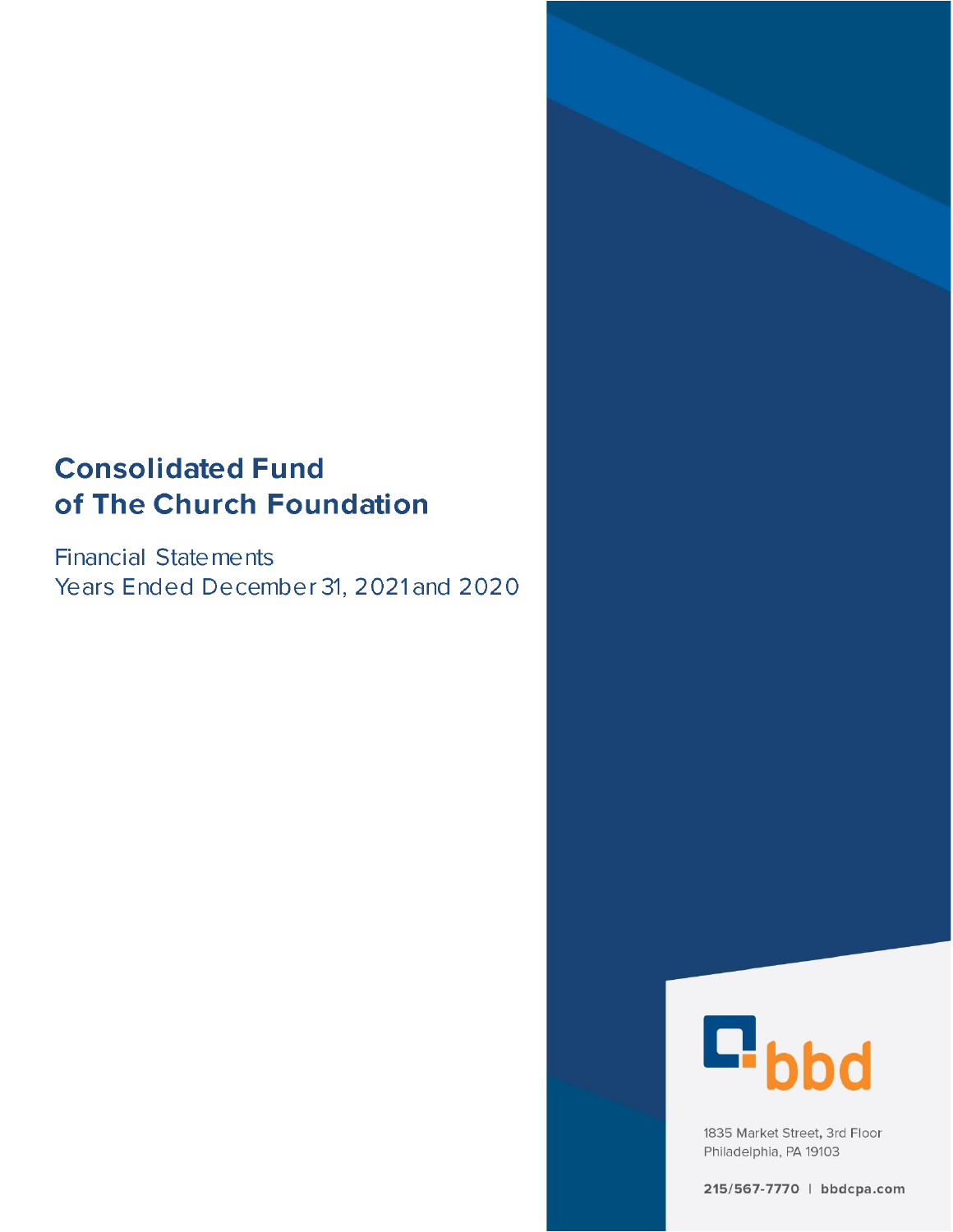### **CONTENTS**

| INDEPENDENT AUDITOR'S REPORT                |                |
|---------------------------------------------|----------------|
| FINANCIAL STATEMENTS                        |                |
| <b>Statements of Assets and Liabilities</b> | 3              |
| <b>Statements of Operations</b>             | $\overline{4}$ |
| <b>Statements of Changes in Net Assets</b>  | 5              |
| <b>Schedules of Investments</b>             | 6              |
| <b>Notes to Financial Statements</b>        | 8              |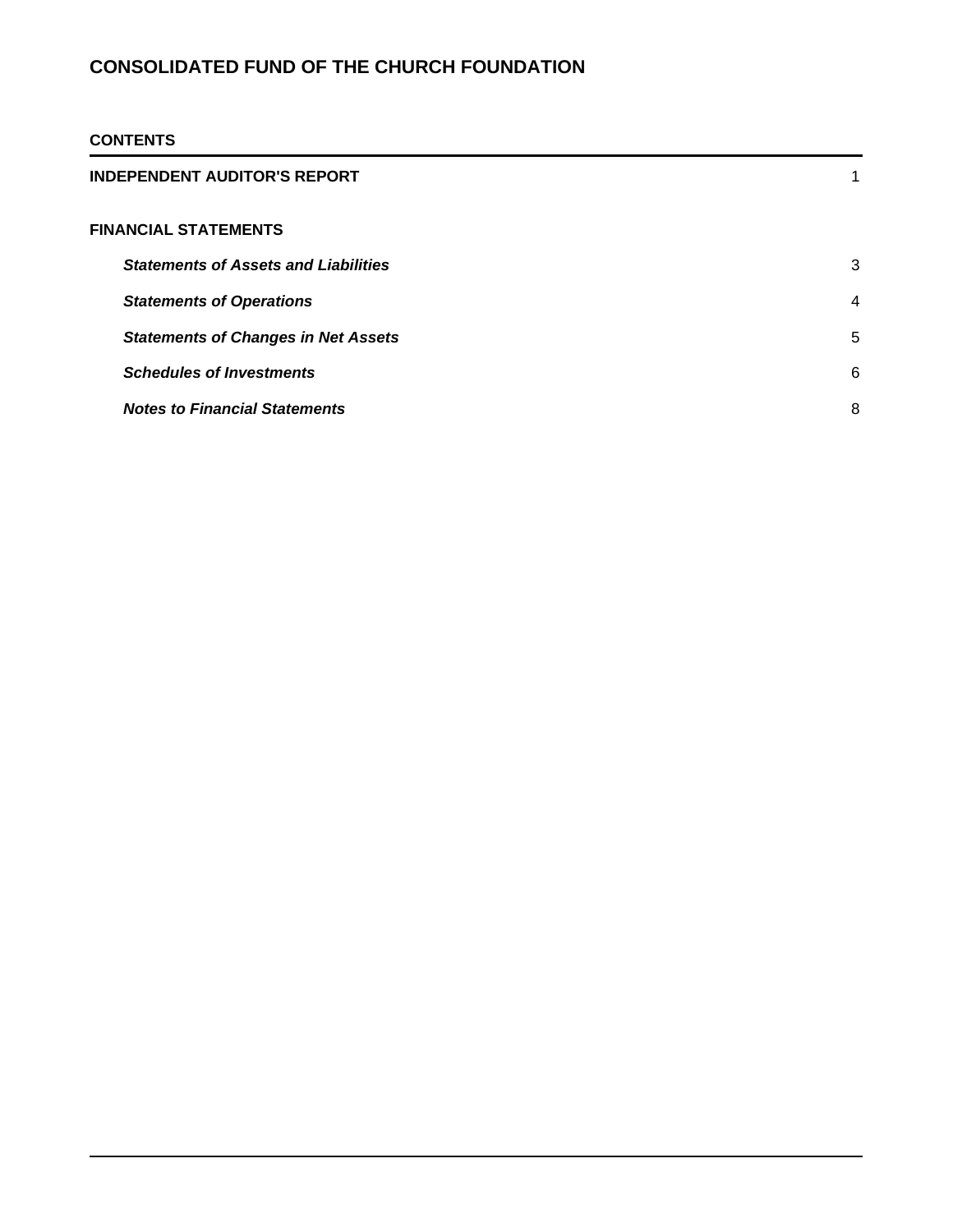

### **INDEPENDENT AUDITOR'S REPORT**

**Board of Directors The Church Foundation Philadelphia, Pennsylvania**

### *Opinion*

We have audited the accompanying financial statements of the Consolidated Fund of The Church Foundation, which comprise the statements of assets and liabilities, including the schedules of investments, as of December 31, 2021 and 2020, and the related statements of operations and changes in net assets for the years then ended, and the related notes to the financial statements.

In our opinion, the financial statements referred to above present fairly, in all material respects, the assets and liabilities of the Consolidated Fund of The Church Foundation as of December 31, 2021 and 2020, and the results of its operations and the changes in its net assets for the years then ended in accordance with accounting principles generally accepted in the United States of America.

### *Basis for Opinion*

We conducted our audits in accordance with auditing standards generally accepted in the United States of America. Our responsibilities under those standards are further described in the Auditor's Responsibilities for the Audit of the Financial Statements section of our report. We are required to be independent of the Consolidated Fund of The Church Foundation and to meet our other ethical responsibilities in accordance with the relevant ethical requirements relating to our audits. We believe that the audit evidence we have obtained is sufficient and appropriate to provide a basis for our audit opinion.

#### *Responsibility of Management' for the Financial Statements*

Management is responsible for the preparation and fair presentation of these financial statements in accordance with accounting principles generally accepted in the United States of America, and for the design, implementation and maintenance of internal control relevant to the preparation and fair presentation of financial statements that are free from material misstatement, whether due to fraud or error.

In preparing the financial statements, management is required to evaluate whether there are conditions or events, considered in the aggregate, that raise substantial doubt about the Consolidated Fund of The Church Foundation's ability to continue as a going concern within one year after the date that the financial statements are available to be issued.

#### *Auditor's Responsibilities for the Audit of the Financial Statements*

Our objectives are to obtain reasonable assurance about whether the financial statements as a whole are free from material misstatement, whether due to fraud or error, and to issue an auditor's report that includes our opinion. Reasonable assurance is a high level of assurance but is not absolute assurance and therefore is not a guarantee that an audit conducted in accordance with GAAS will always detect a material misstatement when it exists. The risk of not detecting a material misstatement resulting from fraud is higher than for one resulting from error, as fraud may involve collusion, forgery, intentional omissions, misrepresentations or the override of internal control. Misstatements are considered to be material if there is a substantial likelihood that, individually or in the aggregate, they would influence the judgement made by a reasonable user based on the financial statements.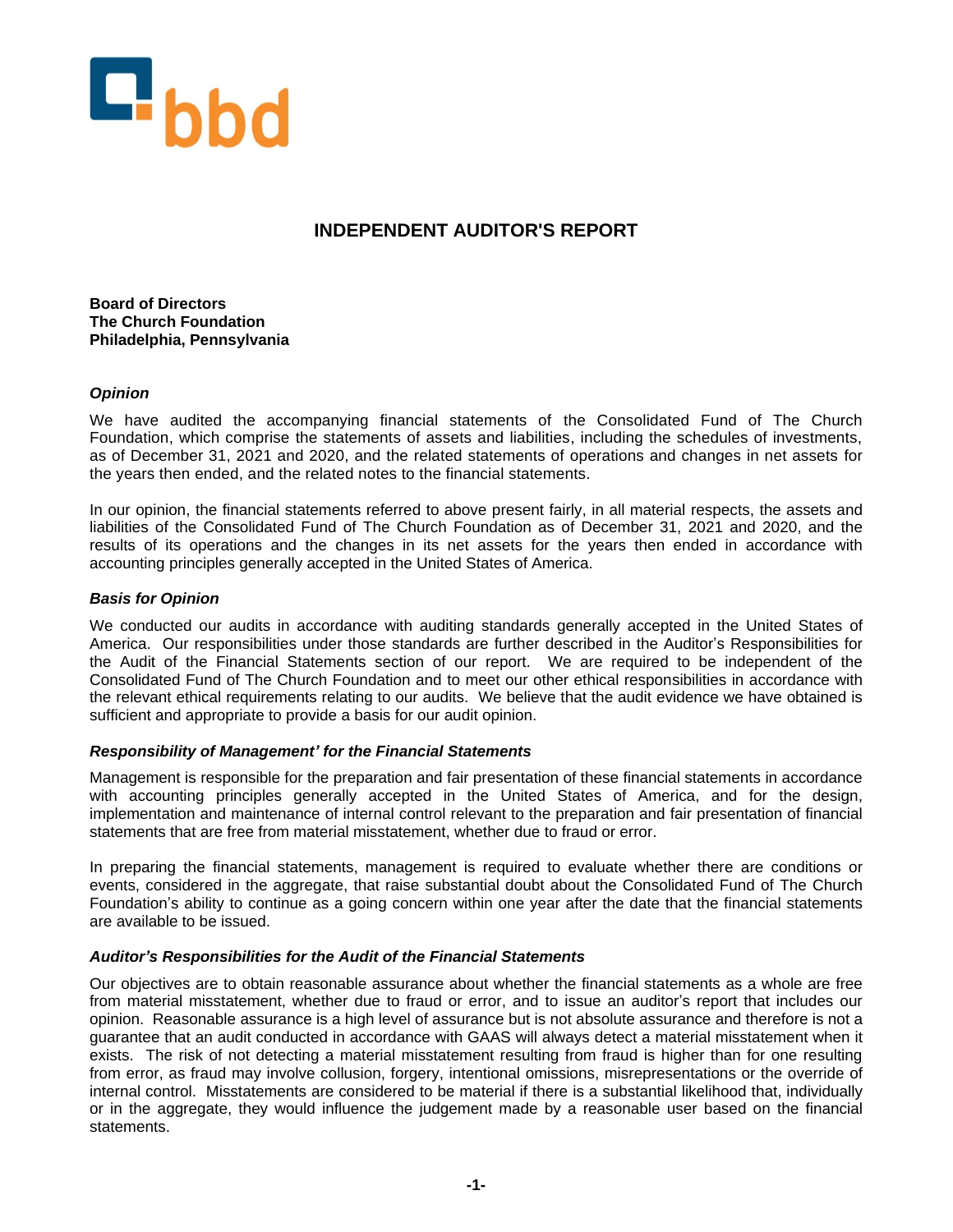In performing an audit in accordance with GAAS, we:

- Exercise professional judgement and maintain professional skepticism throughout the audit.
- Identify and assess the risks of material misstatement of the financial statements, whether due to fraud or error, and design and perform audit procedures responsive to those risks. Such procedures include examining, on a test basis, evidence regarding the amounts and disclosures in the financial statements.
- Obtain an understanding of internal control relevant to the audit in order to design audit procedures that are appropriate in the circumstances, but not for the purpose of expressing an opinion of the effectiveness of the Consolidated Fund of the Church Foundation's internal control. Accordingly, no such opinion is expressed.
- Evaluate the appropriateness of accounting policies used and the reasonableness of significant accounting estimates made by management, as well as evaluate the overall presentation of the financial statements.
- Conclude whether, in our judgment, there are conditions or events, considered in the aggregate, that raise substantial doubt about the Consolidated Fund of The Church Foundation's ability to continue as a going concern for a reasonable period of time

We are required to communicate with those charged with governance regarding, among other matters, the planned scope and timing of the audit, significant audit findings, and certain internal control related matters that we identified during the audit.

**Philadelphia, Pennsylvania \_\_\_\_\_\_\_\_\_\_, 2022**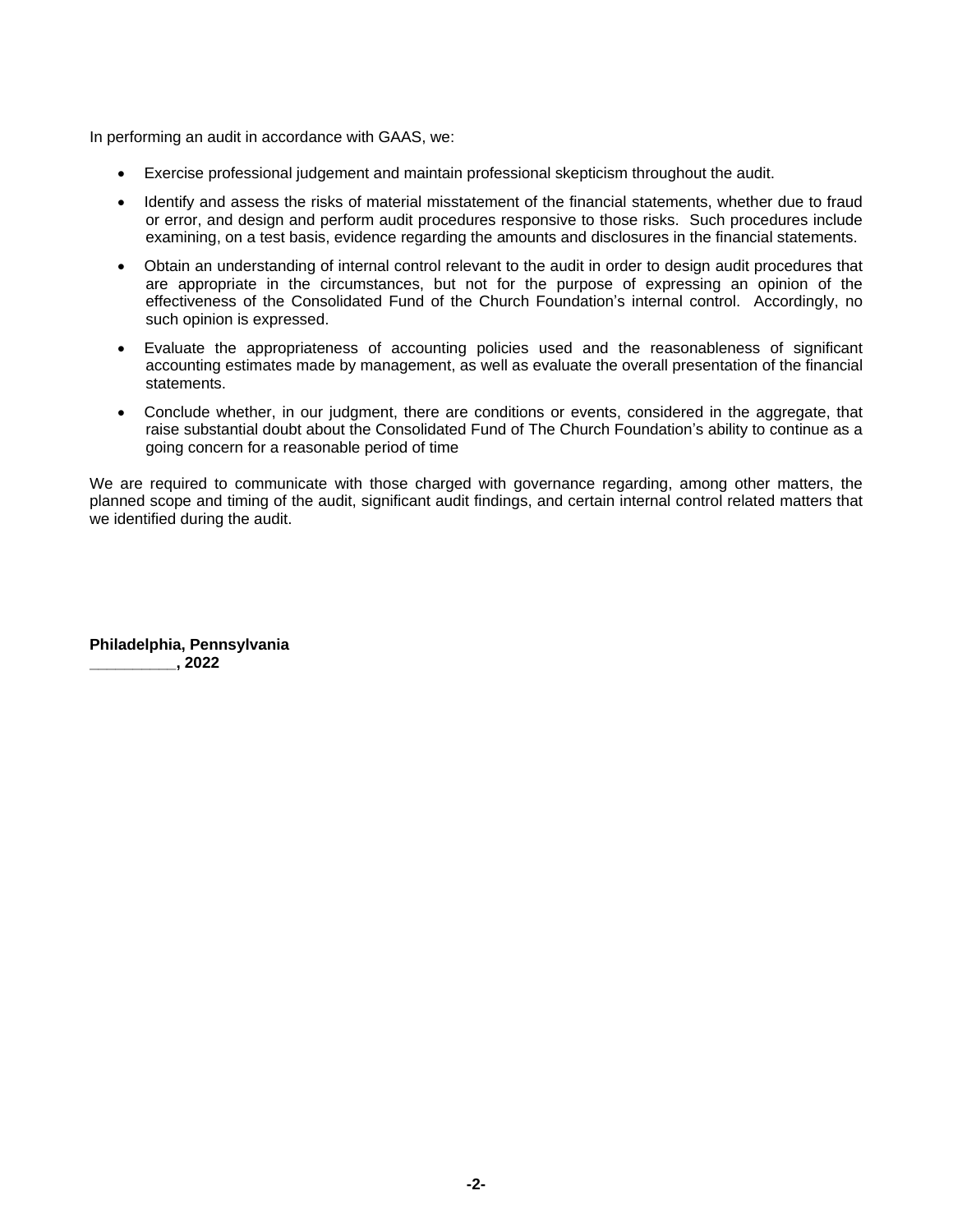### *STATEMENTS OF ASSETS AND LIABILITIES*

### **December 31, 2021 and 2020**

|                                                                                              | 2021          | 2020          |
|----------------------------------------------------------------------------------------------|---------------|---------------|
| <b>ASSETS</b>                                                                                |               |               |
| Investments (cost of \$138,286,622 in 2021 and                                               |               |               |
| \$128,069,138 in 2020)                                                                       | \$184,687,456 | \$169,575,004 |
| Dividends receivable                                                                         | 142,113       | 111,313       |
| <b>Total assets</b>                                                                          | 184,829,569   | 169,686,317   |
| <b>LIABILITIES</b>                                                                           |               |               |
| NET ASSETS (Equivalent to \$244.64 per unit<br>based upon 755,517 units outstanding in 2021. |               |               |
| Equivalent to \$226.07 per unit based upon 750,594<br>units outstanding in 2020.)            | \$184,829,569 | \$169,686,317 |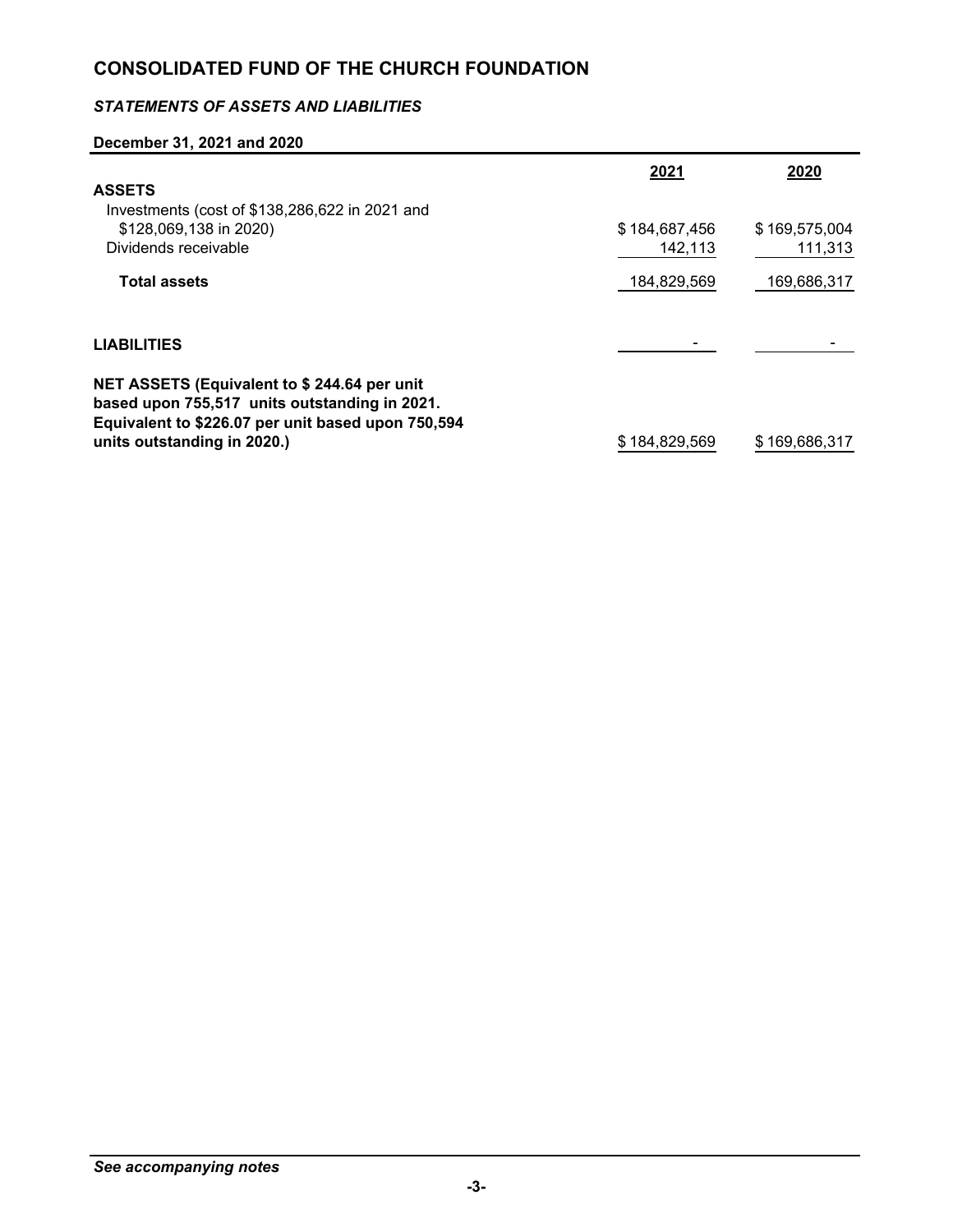### *STATEMENTS OF OPERATIONS*

### **Years ended December 31, 2021 and 2020**

|                                                                       | 2021         | 2020         |
|-----------------------------------------------------------------------|--------------|--------------|
| <b>INVESTMENT INCOME</b><br><b>Income</b><br>Interest and dividends   | \$8,249,610  | \$5,119,638  |
| <b>Expenses</b><br>Administration fees                                | 428,943      | 432,250      |
| <b>NET INVESTMENT INCOME</b>                                          | 7,820,667    | 4,687,388    |
| REALIZED AND UNREALIZED GAIN ON INVESTMENTS                           | 12,496,689   | 16,650,833   |
| <b>NET INCREASE IN NET ASSETS</b><br><b>RESULTING FROM OPERATIONS</b> | \$20.317.356 | \$21,338,221 |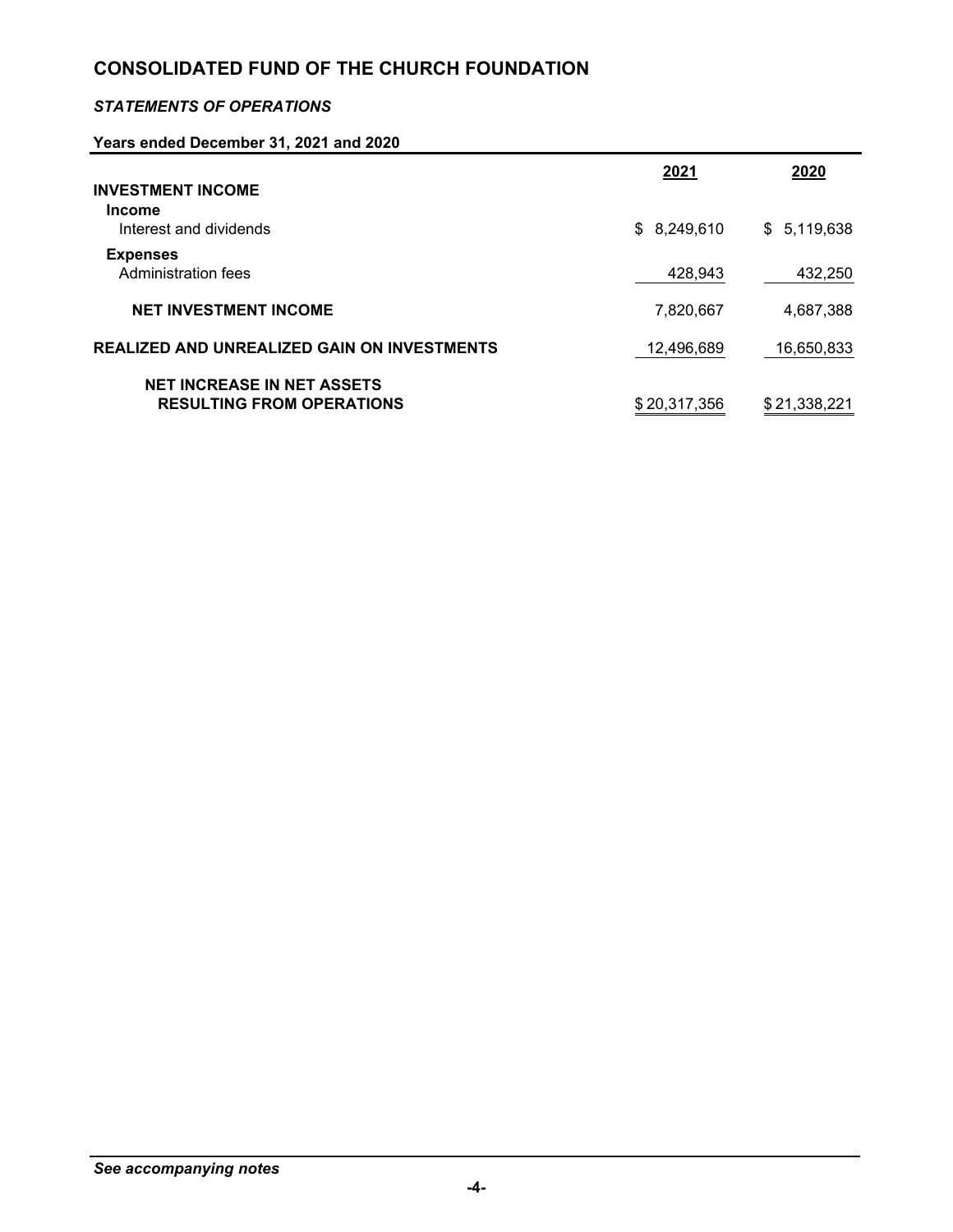### *STATEMENTS OF CHANGES IN NET ASSETS*

### **Years ended December 31, 2021 and 2020**

|                                                      | 2021            | 2020            |
|------------------------------------------------------|-----------------|-----------------|
| <b>OPERATIONS</b>                                    |                 |                 |
| Net investment income                                | \$<br>7,820,667 | 4,687,388<br>\$ |
| Net realized and unrealized gain on investments      | 12,496,689      | 16,650,833      |
| Net increase in net assets resulting from operations | 20,317,356      | 21,338,221      |
| <b>DISTRIBUTIONS TO PARTICIPANTS</b>                 | (6,385,379)     | (5,894,582)     |
| <b>CAPITAL TRANSACTIONS</b>                          |                 |                 |
| Proceeds from units issued                           | 10,407,036      | 9,420,931       |
| Payments for units redeemed                          | (9, 195, 761)   | (8,859,399)     |
| Net increase in net assets from capital transactions | 1,211,275       | 561,532         |
| Total increase in net assets                         | 15, 143, 252    | 16,005,171      |
| <b>NET ASSETS</b>                                    |                 |                 |
| Beginning of year                                    | 169,686,317     | 153,681,146     |
| End of year                                          | \$184,829,569   | \$169,686,317   |
| A summary of unit transactions is as follows:        |                 |                 |
| Units issued                                         | 43,155          | 46,530          |
| Units redeemed                                       | (38, 232)       | (44, 948)       |
|                                                      | 4,923           | 1,582           |
| Units outstanding at beginning of the year           | 750,594         | 749,012         |
| Units outstanding at end of the year                 | 755,517         | 750,594         |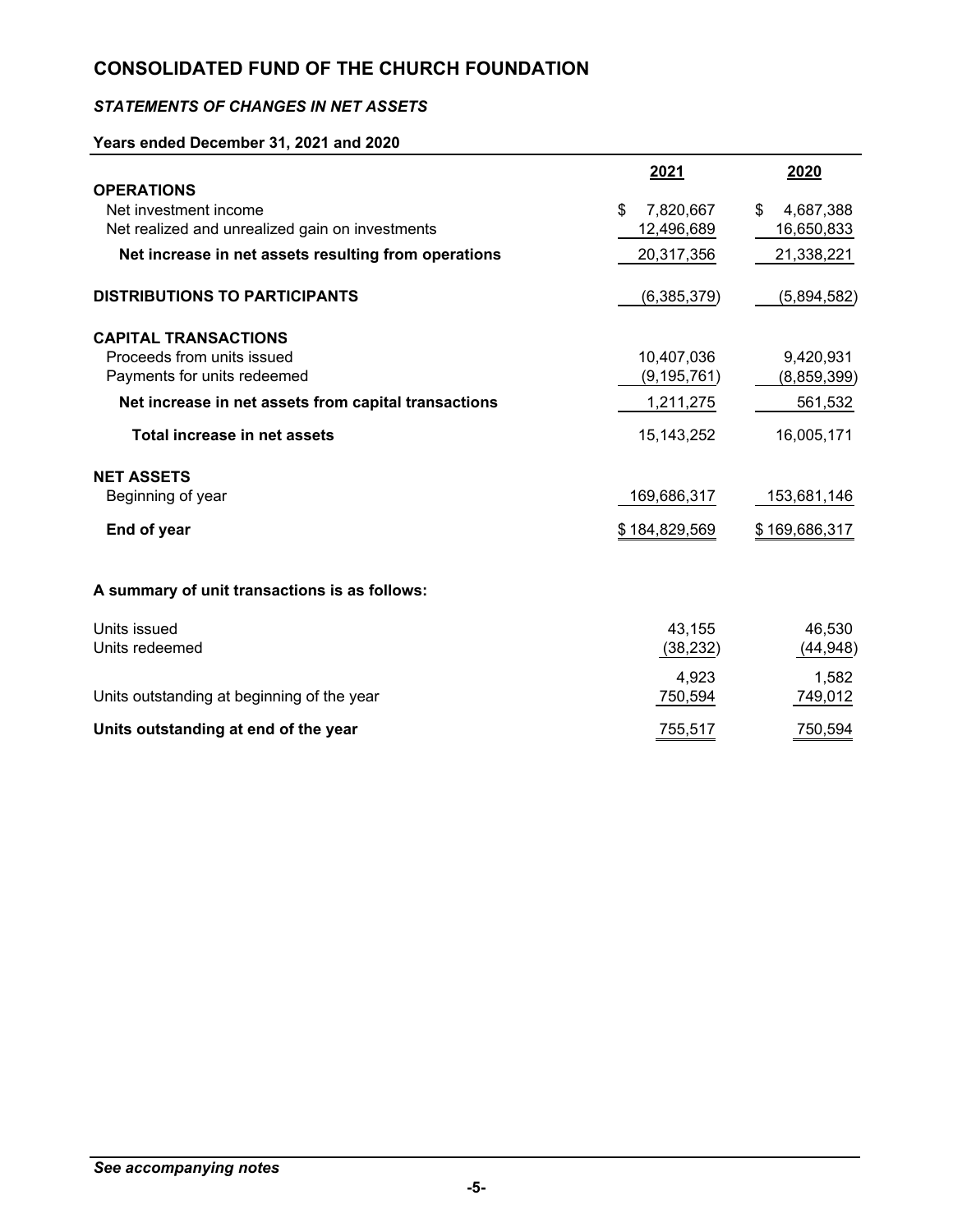### *SCHEDULE OF INVESTMENTS*

**December 31, 2021**

| <b>Shares</b> |                                                               | Cost          | <b>Fair Value</b> |
|---------------|---------------------------------------------------------------|---------------|-------------------|
|               | <b>MUTUAL FUNDS: 99.9% (as a % of net assets)</b>             |               |                   |
|               | Money Market - 3.4%                                           |               |                   |
|               | 134,849 Federated Money Market Obligations                    | \$<br>134,849 | \$<br>134,849     |
|               | 6,236,670 T. Rowe Price US Treasury Money Fund                | 6,236,670     | 6,236,670         |
|               |                                                               | 6,371,519     | 6,371,519         |
|               |                                                               |               |                   |
|               | Domestic Equity - 48.4%                                       |               |                   |
|               | 34,881 T. Rowe Price Institutional Mid Cap Equity Growth Fund | 1,607,588     | 2,578,784         |
|               | 1,370,258 T. Rowe Price Institutional Large Cap Value Fund    | 24,963,370    | 38,052,075        |
|               | 268,343 T. Rowe Price Institutional Small Cap Stock Fund      | 5,324,433     | 8,815,058         |
|               | 456,966 T. Rowe Price Institutional Large Cap Growth Fund     | 11,851,845    | 33,596,129        |
|               | 81,138 T. Rowe Price Institutional Mid-Cap Value Fund         | 2,117,827     | 2,727,058         |
|               | 240,007 T. Rowe Price Real Assets Fund                        | 2,631,467     | 3,655,304         |
|               |                                                               | 48,496,530    | 89,424,408        |
|               | <b>International Equity - 20.2%</b>                           |               |                   |
|               | 740.069 T. Rowe Price International Stock Fund                | 11,878,820    | 14,682,963        |
|               | 138,078 T. Rowe Price Emerging Markets Stock Fund             | 5,502,456     | 6,263,228         |
|               | 1,058,403 T. Rowe Price International Value Equity Fund       | 14,469,626    | 16,447,587        |
|               |                                                               | 31,850,902    | 37,393,778        |
|               | Fixed Income - 27.9%                                          |               |                   |
|               | 4,946,950 T. Rowe Price Total Return Fund                     | 51,567,671    | 51,497,751        |
|               | <b>TOTAL INVESTMENTS</b>                                      | \$138,286,622 | \$184,687,456     |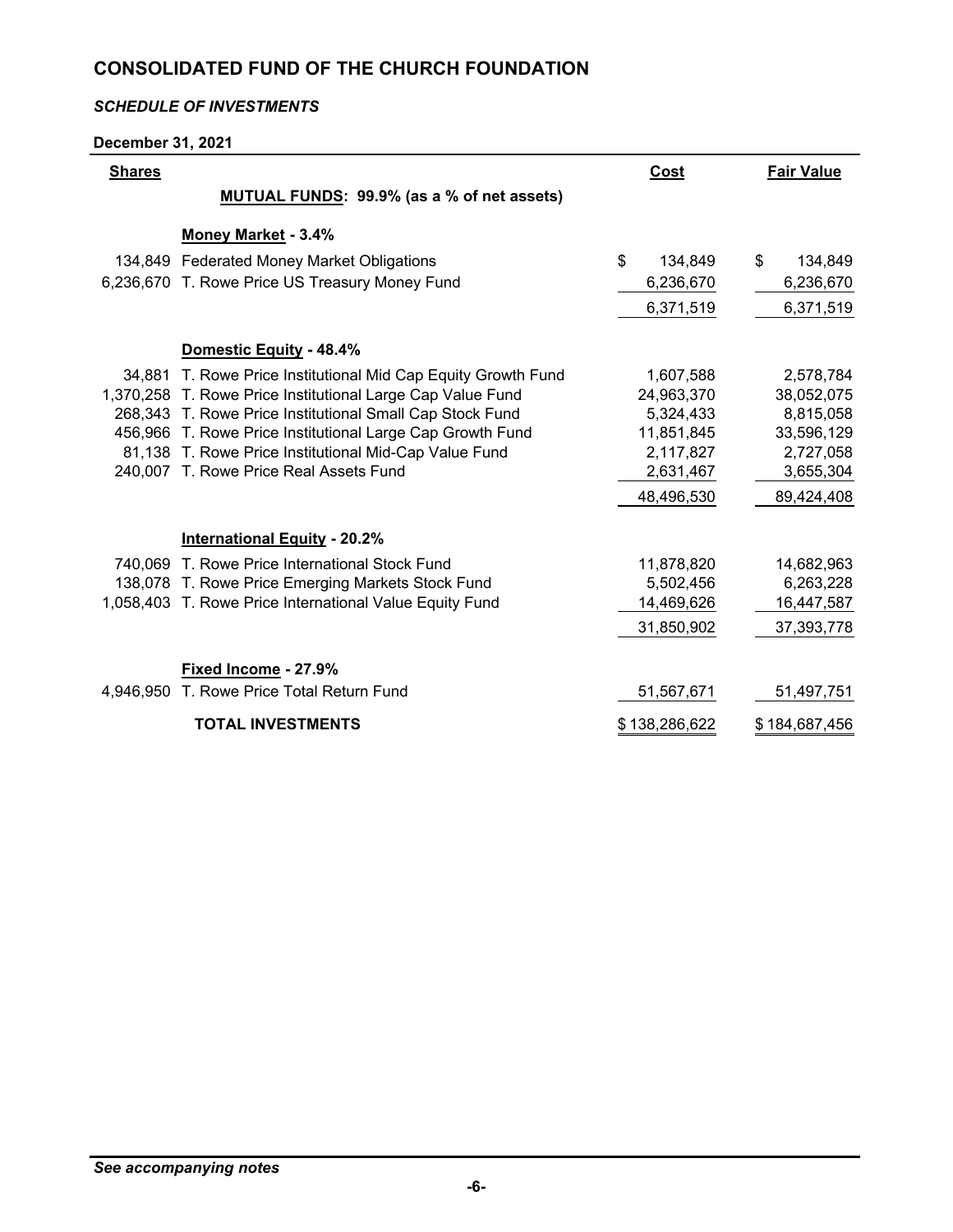### *SCHEDULE OF INVESTMENTS*

**December 31, 2020**

| <b>Shares</b> |                                                               | <b>Cost</b>   | <b>Fair Value</b> |
|---------------|---------------------------------------------------------------|---------------|-------------------|
|               | MUTUAL FUNDS: 99.9% (as a % of net assets)                    |               |                   |
|               | Money Market - 2.1%                                           |               |                   |
|               | 202,573 Federated Money Market Obligations                    | \$<br>202,573 | \$<br>202,573     |
|               | 3,351,431 T. Rowe Price US Treasury Money Fund                | 3,351,431     | 3,351,431         |
|               |                                                               | 3,554,004     | 3,554,004         |
|               | Domestic Equity - 49.3%                                       |               |                   |
|               | 34,186 T. Rowe Price Institutional Mid Cap Equity Growth Fund | 1,460,652     | 2,477,459         |
|               | 1,467,796 T. Rowe Price Institutional Large Cap Value Fund    | 25,348,637    | 34,669,349        |
|               | 285,991 T. Rowe Price Institutional Small Cap Stock Fund      | 5,375,843     | 8,757,029         |
|               | 535,713 T. Rowe Price Institutional Large Cap Growth Fund     | 13,242,436    | 32,791,013        |
|               | 78,039 T. Rowe Price Institutional Mid-Cap Value Fund         | 1,989,482     | 2,307,618         |
|               | 218,538 T. Rowe Price Real Assets Fund                        | 2,318,879     | 2,696,764         |
|               |                                                               | 49,735,929    | 83,699,232        |
|               | <b>International Equity - 21.1%</b>                           |               |                   |
|               | 719,918 T. Rowe Price International Stock Fund                | 11,287,346    | 15,125,487        |
|               | 91,344 T. Rowe Price Emerging Markets Stock Fund              | 3,142,905     | 5,012,022         |
|               | 1,103,308 T. Rowe Price International Value Equity Fund       | 15,018,224    | 15,600,775        |
|               |                                                               | 29,448,475    | 35,738,284        |
|               | Fixed Income - 27.4%                                          |               |                   |
|               | 4,357,669 T. Rowe Price Total Return Fund                     | 45,330,730    | 46,583,484        |
|               | <b>TOTAL INVESTMENTS</b>                                      | \$128,069,138 | \$169,575,004     |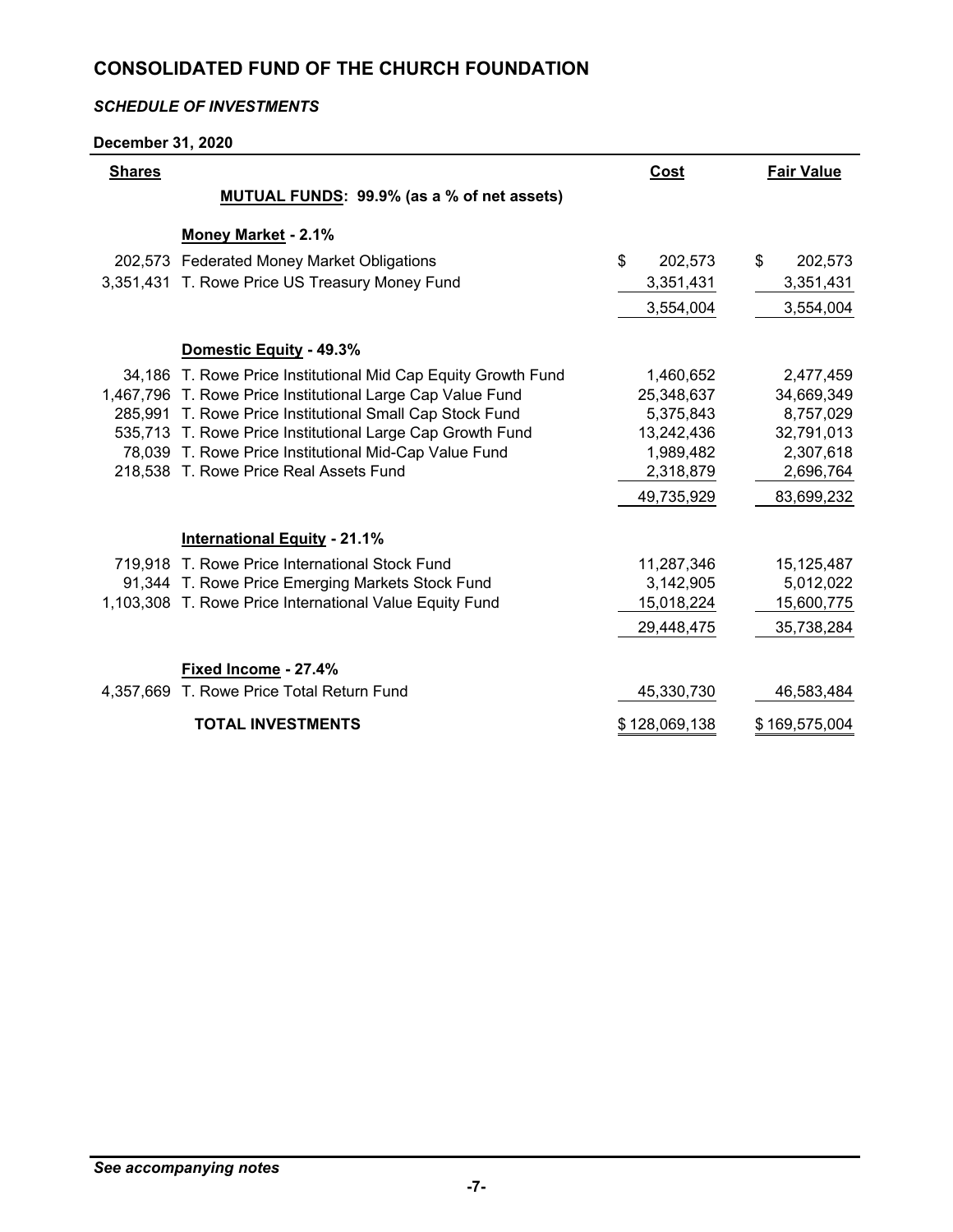### *NOTES TO FINANCIAL STATEMENTS*

### **December 31, 2021 and 2020**

### **(1) NATURE OF OPERATIONS**

The Consolidated Fund of The Church Foundation (the *"Consolidated Fund"*) provides a diversified investment medium for trusts of which The Church Foundation is trustee. The Consolidated Fund is also made available as an investment medium for the Episcopal Diocese of Pennsylvania (the *"Diocese"*), its parishes and other related institutions. The Church Foundation is a Pennsylvania nonprofit corporation. Both The Church Foundation and the Consolidated Fund are exempt from income taxes.

The purpose of the Consolidated Fund is to provide for the current and future funding of the participant organizations. Therefore, the primary objective of its investment policy is to maximize long term financial returns consistent with the goal of providing current income and preserving purchasing power over time. The intent is to achieve this objective while minimizing the amount of risk and not engaging in any investment activities generally considered imprudent.

Any institution canonically connected with the Diocese may invest in the Consolidated Fund. As a matter of policy of The Church Foundation, absent special circumstances, all endowments for which The Church Foundation serves as legal trustee are invested in the Consolidated Fund. The Church Foundation serves as legal trustee for the majority of accounts in the Consolidated Fund.

For all accounts for which The Church Foundation serves as legal trustee, as well as the accounts of other participants so electing, income is distributed based on the provisions of Pennsylvania law at 20 Pa. C. S. Section 8113 (often referred to as *"Act 141"*). A variant of the "total return" concept of trust income distribution, Act 141, as implemented by the Board of Directors of The Church Foundation, allows for the selection each year of a "spending rate" percentage, which is applied to the mean average for the past 12 quarters of the value of the account balance of each participant.

In the case of participant accounts for which The Church Foundation is not legal trustee, the participant may choose its own spending rate or, alternatively, may elect to receive distributions equal to the actual cash income.

The Consolidated Fund calculates a monthly unit value which is used for pricing purchases and redemptions of units.

#### **(2) SIGNIFICANT ACCOUNTING POLICIES**

#### *Use of Estimates*

The preparation of financial statements in conformity with U.S. generally accepted accounting principles requires management to make estimates and assumptions that affect the reported amounts of assets and liabilities and disclosure of contingent assets and liabilities at the date of the financial statements and the reported amounts of increases and decreases in net assets from operations during the reporting period. Actual results could differ from those estimates.

#### *Valuation of Investments*

Investments are presented at fair value based upon Level 1 inputs as described below. The values of securities listed on a national securities exchange are based on the last quoted sale prices for such securities. Securities traded on the over-the-counter market and listed securities for which no sale was reported are valued at the mean of the bid and ask prices. Mutual funds are valued at the published net asset value for such funds.

Investments are exposed to market and credit risks. Due to the level of risk associated with such investments, and the level of uncertainty related to the changes in the value of such investments, it is at least reasonably possible that changes in the near term would materially affect investment balances and the amounts reported in the financial statements.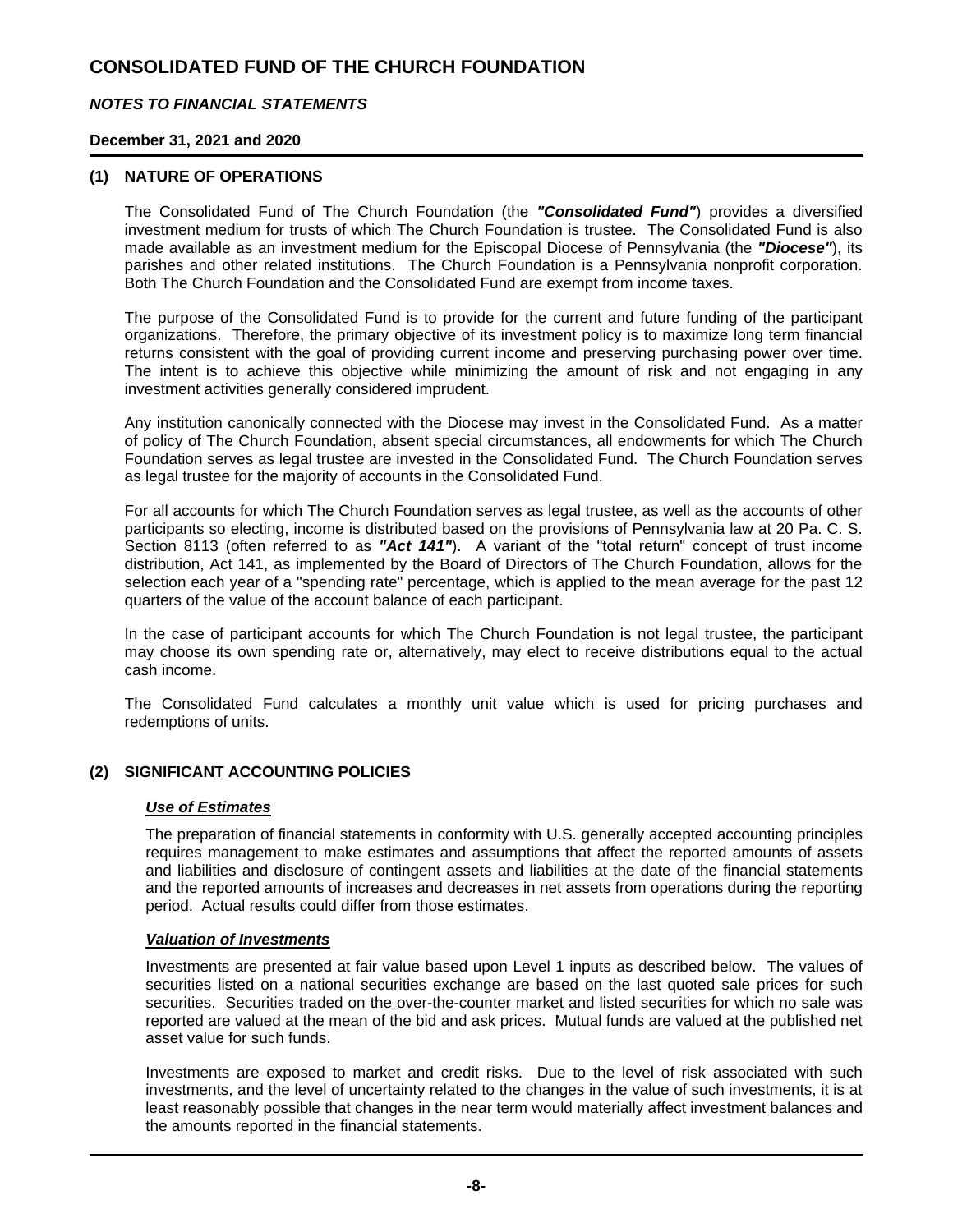### *NOTES TO FINANCIAL STATEMENTS*

#### **December 31, 2021 and 2020**

#### *Investment Transactions and Related Investment Income*

Investment transactions are accounted for on the trade date net of brokerage fees. The cost of investments sold is determined on the specific identification basis. Interest income is recorded on the accrual basis and dividend income is recorded on the ex-dividend date.

### *Fair Value Measurements of Assets and Liabilities*

The Consolidated Fund has adopted the provisions of an accounting standard regarding fair value measurements. Under this accounting standard, fair value is defined as the price that would be received to sell an asset or paid to transfer a liability in an orderly transaction between market participants at the measurement date. This accounting standard establishes a fair value hierarchy for inputs used in measuring fair value that maximizes the use of observable inputs and minimizes the use of unobservable inputs by requiring that the most observable inputs be used when available. Observable inputs are those that market participants would use in pricing the asset or liability based on market data obtained from sources independent of the Consolidated Fund. Unobservable inputs reflect the Consolidated Fund's assumptions about the inputs market participants would use in pricing the asset or liability based on the best information available in the circumstances. The fair value hierarchy is categorized into three levels based on the inputs as follows:

*Level 1* – Valuations based on quoted prices in active markets for identical assets or liabilities that the Consolidated Fund has the ability to access. Since valuations are based on quoted prices that are readily and regularly available in an active market, valuation of these assets and liabilities does not require a significant degree of judgment.

**Level 2** – Valuations based on quoted prices in markets that are not active or for which all significant inputs are observable, either directly or indirectly.

*Level 3* – Valuations based on inputs that are unobservable, that is, inputs that reflect the Consolidated Fund's own assumptions.

#### *Distributions to Participants*

Distributions were based on a spending rate of 4.25% for 2021 and 4.00% for 2020 for participant accounts for which The Church Foundation serves as legal trustee (representing the majority of accounts). Distributions are made quarterly in March, June, September and December.

#### **(3) NET INVESTMENT INCOME**

Quarterly valuations of the units in the Consolidated Fund and investment income were as follows:

| <b>Quarter Ended</b>                    | Unit<br>Value        | <b>Income</b><br><b>Per Unit</b> | <b>Number</b><br>of Units | nel<br><b>Investment</b><br><b>Income</b> |
|-----------------------------------------|----------------------|----------------------------------|---------------------------|-------------------------------------------|
| March 31, 2021<br>June 30, 2021         | \$234.05<br>\$243.91 | .25<br>.29                       | 749,136<br>762.832        | 184,488<br>S<br>219.647                   |
| September 30, 2021<br>December 31, 2021 | \$239.98<br>\$244.64 | .28<br>9.53                      | 762.765<br>755,517        | 213.507<br>7,203,025                      |
| Total                                   |                      | \$10.35                          |                           | \$7,820,667                               |

**Net**